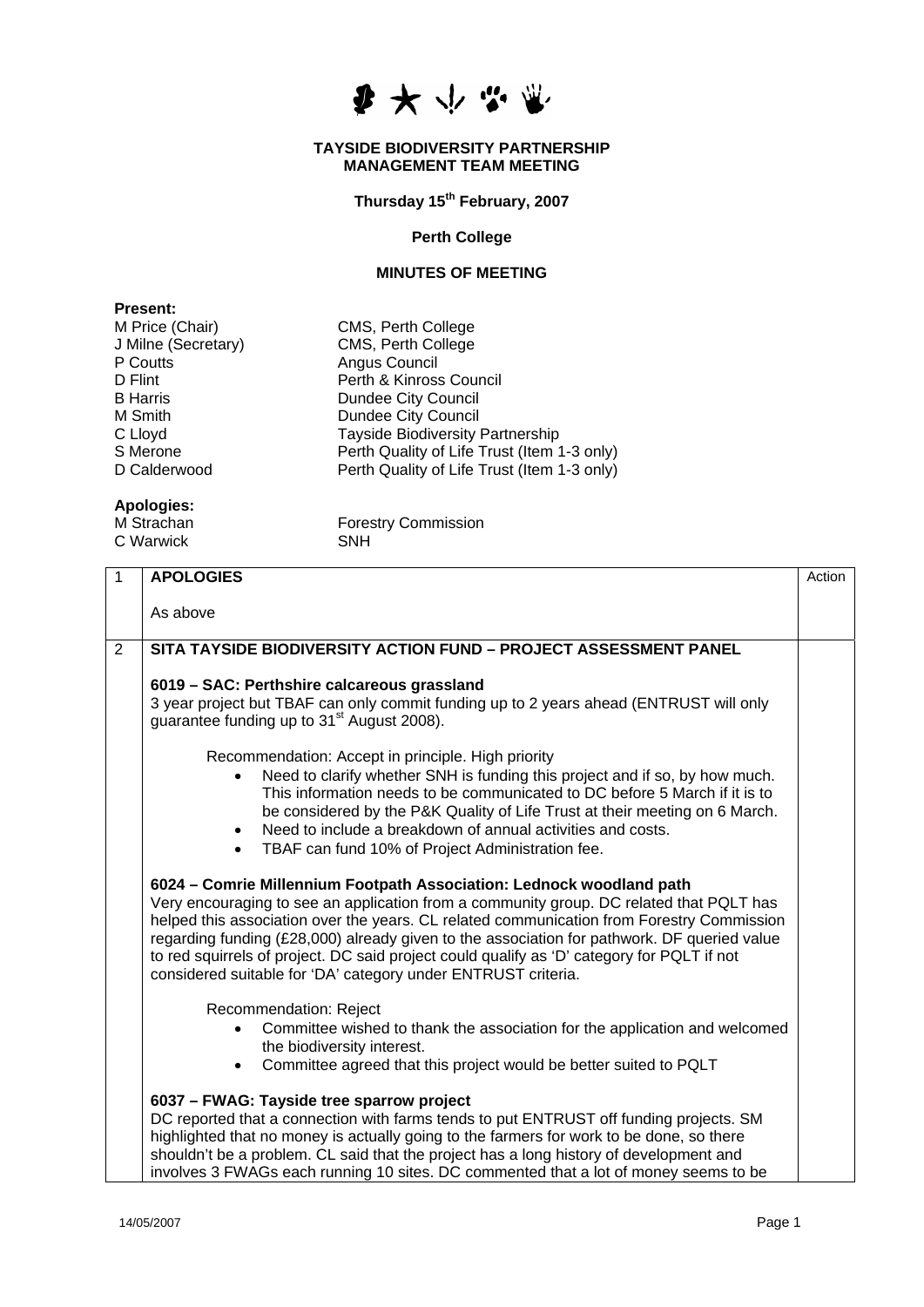|   | going to FWAG for project management. CL pointed out that the thrust of the project is to<br>encourage the participation of farmers in managing land for biodiversity and that the bird<br>boxes are really a means for this. FWAG input is vital for engaging farmers and producing<br>action plans. DF said that tree sparrows are a Red Data species and are high priority, adding<br>to the justification. SM suggested that ENTRUST are more amenable to research as an<br>activity rather than project management and it would help if the application was rephrased<br>towards investigating ways of stopping sparrow losses and increasing numbers. DC felt<br>project needed to be split into 3.                                                                                                                                                                                                                           |  |
|---|-------------------------------------------------------------------------------------------------------------------------------------------------------------------------------------------------------------------------------------------------------------------------------------------------------------------------------------------------------------------------------------------------------------------------------------------------------------------------------------------------------------------------------------------------------------------------------------------------------------------------------------------------------------------------------------------------------------------------------------------------------------------------------------------------------------------------------------------------------------------------------------------------------------------------------------|--|
|   | Recommendation: Accept in principle. High priority<br>Split into 3 projects for administrative purposes<br>Refocus application towards research and monitoring on tree sparrow and<br>other species<br>Include farmers' in-kind contributions                                                                                                                                                                                                                                                                                                                                                                                                                                                                                                                                                                                                                                                                                       |  |
|   | 6064 - Angus & Tayside Conservation Group: tern conservation in Tayside<br>This is basically Phase 2 of a bigger tern project. Phase 1 was not very successful due to<br>gaps in wardening. Phase 2 seeks 24-hour wardening. This is an interim measure to<br>maintain the population while funding is sought for Phase 3 which will seek to relocate the<br>tern population onto floating rafts or elsewhere. SNH is heavily involved. MS pointed out that<br>the elements of experience gained and learning good practice were important. BH suggested<br>that the committee should seek some reassurance that Phase 3 will actually be able to go<br>ahead before committing money to this phase 2. CL mentioned that, following the last<br>meeting of the Coast & Estuaries sub-group, a Tayside Tern Working Group was set up and,<br>following its first meeting, proposed to take forward the Montrose project as priority. |  |
|   | Recommendation: Accept in principle. High priority<br>Proposal should be revised to clearly show the elements for which funding is<br>requested from TBAF<br>TBAF can fund wardening element<br>SNH to supply costed proposal for other activities including existing and<br>$\bullet$<br>approached funding sources.<br>Encourage private sector involvement                                                                                                                                                                                                                                                                                                                                                                                                                                                                                                                                                                       |  |
|   | 6094 - FWAG: Linnet Link<br>CL – focus is on one species for application purposes, but benefit to biodiversity is much<br>wider. DF suggested that reporting to TBP should include the wider focus. MP said TBAF<br>can only pay 10% towards preparation of press releases and articles. MS suggested that the<br>contractor quotes could usefully be included in a table for comparative purposes.                                                                                                                                                                                                                                                                                                                                                                                                                                                                                                                                 |  |
|   | Recommendation: Accept in principle. High priority<br>Require table of comparative capital costs of contractors and a justification of<br>contractor choice<br>TBAF will only fund 10% of the education element<br>$\bullet$                                                                                                                                                                                                                                                                                                                                                                                                                                                                                                                                                                                                                                                                                                        |  |
|   | 6408 - DCC: Trottick and Den O'Mains pond restoration<br>Good project for volunteer development. Locality information (grid ref/postcode) required.                                                                                                                                                                                                                                                                                                                                                                                                                                                                                                                                                                                                                                                                                                                                                                                 |  |
|   | Recommendation: Accept. High priority<br>Supply locality information                                                                                                                                                                                                                                                                                                                                                                                                                                                                                                                                                                                                                                                                                                                                                                                                                                                                |  |
|   | DC tabled SITA TBAF spending update.                                                                                                                                                                                                                                                                                                                                                                                                                                                                                                                                                                                                                                                                                                                                                                                                                                                                                                |  |
| 3 | <b>LOCAL BIODIVERSITY FUNDING</b>                                                                                                                                                                                                                                                                                                                                                                                                                                                                                                                                                                                                                                                                                                                                                                                                                                                                                                   |  |
|   | Nothing to report                                                                                                                                                                                                                                                                                                                                                                                                                                                                                                                                                                                                                                                                                                                                                                                                                                                                                                                   |  |
|   |                                                                                                                                                                                                                                                                                                                                                                                                                                                                                                                                                                                                                                                                                                                                                                                                                                                                                                                                     |  |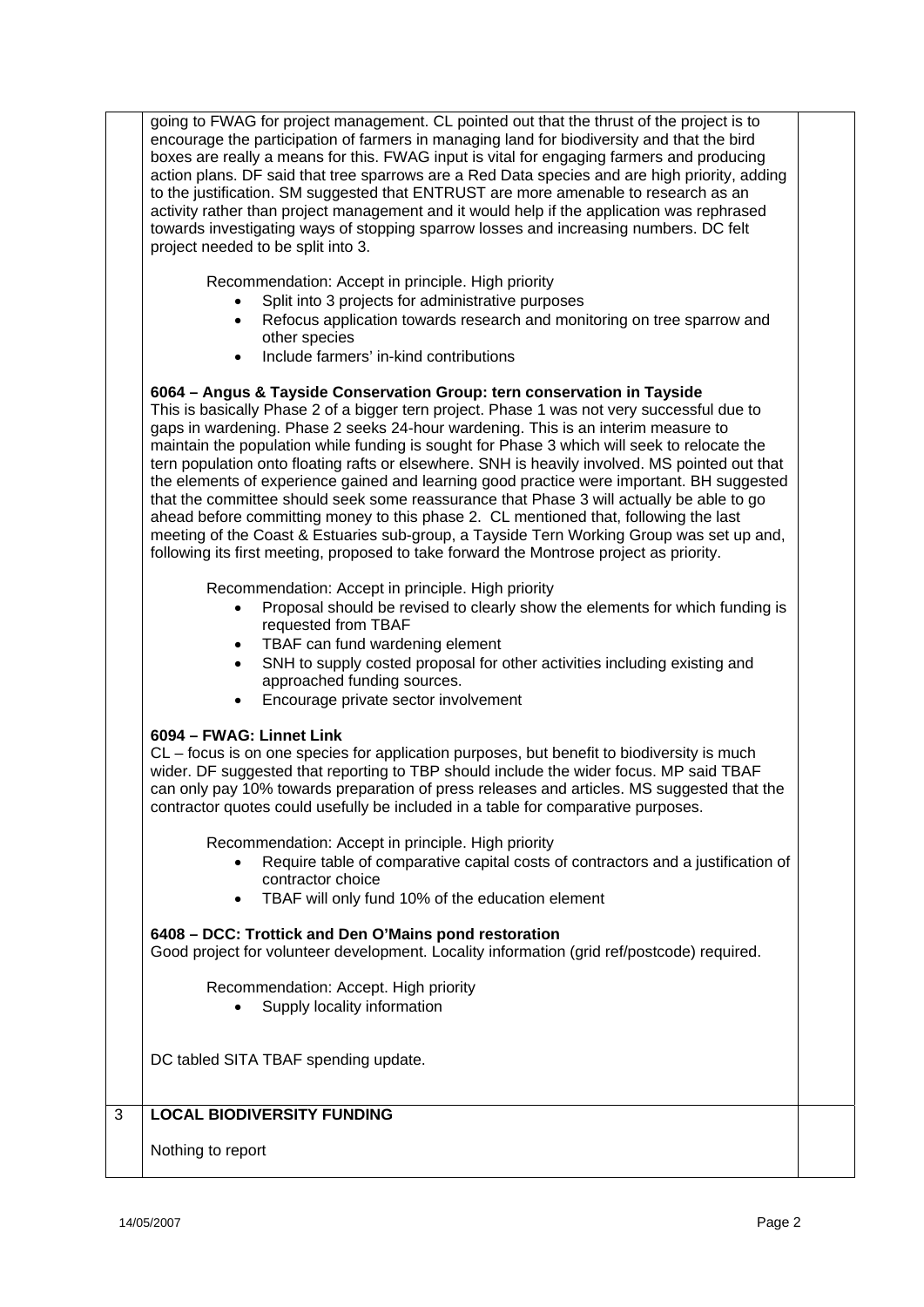| $\overline{4}$ | <b>MINUTES OF LAST MEETING</b>                                                                                                                                                                                                                                                                                                                                                                              |                  |
|----------------|-------------------------------------------------------------------------------------------------------------------------------------------------------------------------------------------------------------------------------------------------------------------------------------------------------------------------------------------------------------------------------------------------------------|------------------|
|                | Agreed                                                                                                                                                                                                                                                                                                                                                                                                      |                  |
| 5              | <b>MATTERS ARISING</b>                                                                                                                                                                                                                                                                                                                                                                                      |                  |
|                | Item 7. SM confirmed that TBAF interest money can be used for producing display banners<br>and for website work. CL said that this money would fully fund the display banners.                                                                                                                                                                                                                              |                  |
| 6              | <b>WORK PROGRAMME/CO-ORDINATOR'S REPORT</b>                                                                                                                                                                                                                                                                                                                                                                 |                  |
|                | CL tabled 'Tayside LBAP Co-ordinator work programme 2006/2007' with Q3 update. Issues<br>arising:<br>2.4 BOOLS - some time given to chairing group meetings and designing and producing<br>recording card. Carol Littlewood will be co-ordinating the records.                                                                                                                                              |                  |
|                | 2.5 Red squirrel newsletter printed. Printer errors in 'Contact' section noted and corrected<br>copies requested from printers. Pleased to get community groups contributing to newsletter.<br>2.6 Swift newsletter in hand.                                                                                                                                                                                |                  |
|                | 2.8 TBAP newsletter deadline coming up so working on this at the moment.<br>2.9 Lots of work has been done to revamp the TBP website. The new version is due to be<br>ready for the next Steering Group meeting. (subsequently: new version uploaded on day of<br>meeting; Partners' sharepoint section to be ready for the next Steering Group meeting)<br>3.1 Steering Group work and admin. over-target. |                  |
|                | Sub-groups are taking a lot of time. Chairing too many sub-groups at present. CL is currently<br>co-chairing and convening the Woodland sub-group and, as the Leader continues to be<br>extremely busy, suggested that an alternative joint woodland sub-group leader be<br>considered.                                                                                                                     |                  |
|                | ACTION: CL to propose appointment of joint-leader for woodland sub-group at next Steering<br>Group meeting.                                                                                                                                                                                                                                                                                                 | <b>CL</b>        |
|                | 6.1 Local Authority work tends to get concentrated in current host authority. MS suggested<br>that it would be a good idea to maintain hot desks at the other councils and programme days<br>of attendance there to ensure coverage to other LAs.                                                                                                                                                           |                  |
|                | 6.2 Planning for Wildlife seminar (13 <sup>th</sup> March) programme and registration document<br>launched. Elmwood College has responded to Biodiversity on Campus campaign by<br>requesting a presentation from CL.                                                                                                                                                                                       |                  |
|                | ACTION: Copy Elmwood College biodiversity seminar programme to MP for circulation at<br>Perth College.                                                                                                                                                                                                                                                                                                      | CL/<br><b>MP</b> |
|                | 6.3 National LBAP network meeting is on 15-16 March in Falkirk.                                                                                                                                                                                                                                                                                                                                             |                  |
|                | 6.4 The 'Biodiversity: Developers' Guidance' leaflet has been successful, often being<br>accessed from the website. CL approached by building firm seeking biodiversity advice for a<br>planning application which is good news story worthy of inclusion in the annual report or<br>newsletter.                                                                                                            |                  |
|                | 8.1 A second BARS training day is being organised at Battleby on 26-27 March. Attendees<br>will be able to input real actions and data at these sessions so will be a good opportunity to<br>start this task.                                                                                                                                                                                               |                  |
|                | 9. HAPs and SAPs - post-consultation amendment process has been delayed. Need to find<br>a block of uninterrupted time to do this. However, finishing the Tayside Planning Manual is<br>now a top priority as the deadline for spending the money is coming up with the new financial<br>year. CL received a quote of £17000 for printing and ring-binding. Alternative quote for                           |                  |
|                | producing the Manual as a CD with an introductory booklet was £7000-8000.<br>ACTION: Check with SE that they are happy for the Manual to be produced as a CD. Check<br>what the copyright issues are with CD publishing. Check that supply of a downloadable web<br>version of the Manual is included in the quoted price.                                                                                  | <b>CL</b>        |
| $\overline{7}$ | <b>FINANCES</b>                                                                                                                                                                                                                                                                                                                                                                                             |                  |
|                | DF reported no significant budget pressures. Small carry over to DCC expected. Keen to                                                                                                                                                                                                                                                                                                                      |                  |
|                | transfer any underspend to sub-groups where possible. CL expressed concern as to where                                                                                                                                                                                                                                                                                                                      |                  |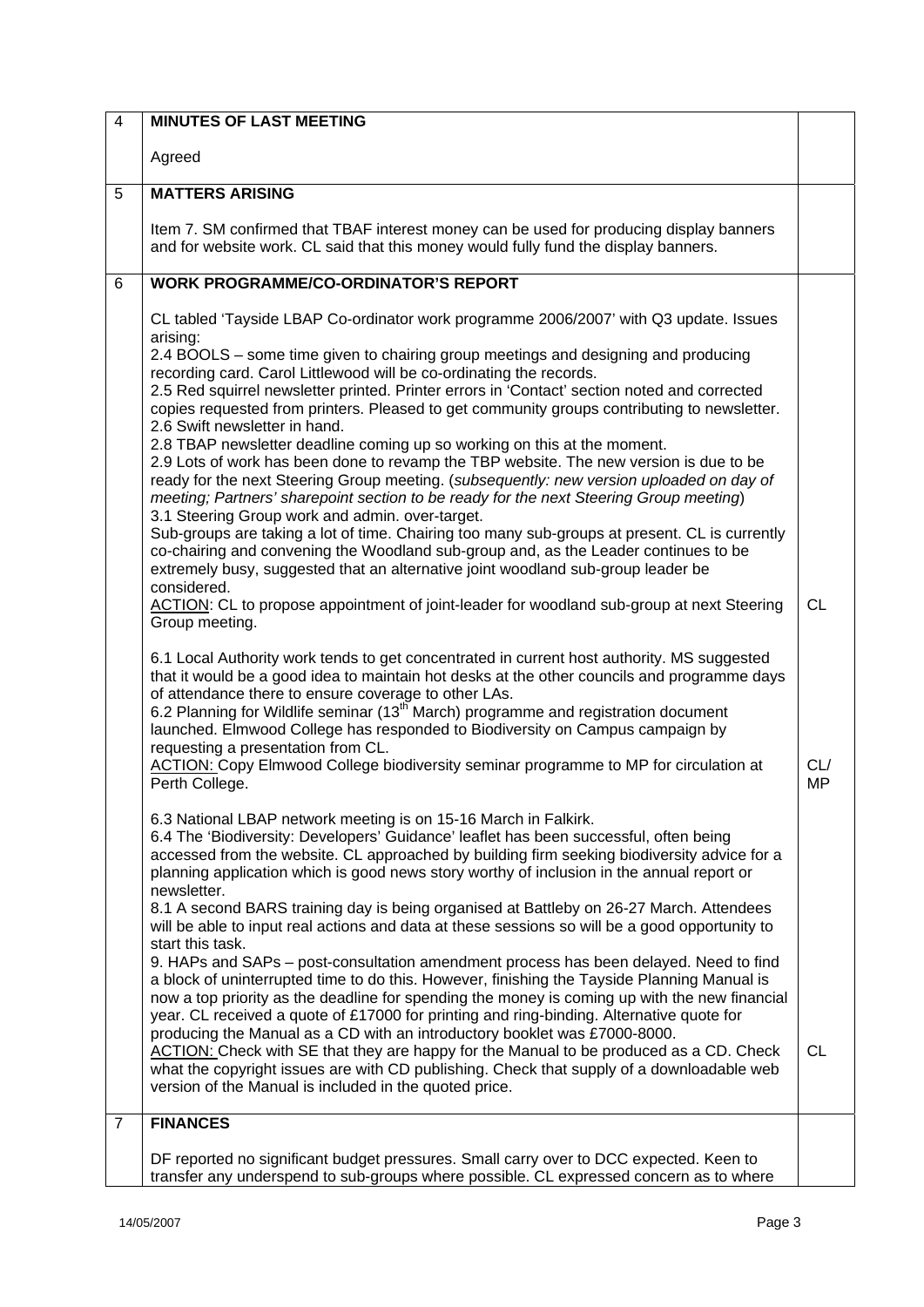|    | money for sub-groups will come from next year.<br>ACTION: Circulate budget statement (subsequently circulated with draft minutes).                                                                                                                                                                                                                                                                                                                                                                                                                                                                                                                                                                                                                                                                                                                                                                                                                                                                                                                                                                                  | DF        |
|----|---------------------------------------------------------------------------------------------------------------------------------------------------------------------------------------------------------------------------------------------------------------------------------------------------------------------------------------------------------------------------------------------------------------------------------------------------------------------------------------------------------------------------------------------------------------------------------------------------------------------------------------------------------------------------------------------------------------------------------------------------------------------------------------------------------------------------------------------------------------------------------------------------------------------------------------------------------------------------------------------------------------------------------------------------------------------------------------------------------------------|-----------|
| 8  | <b>LONG TERM PLANNING</b><br>(NEXT FUNDING APPLICATION FOR CO-ORDINATOR'S POST TO SNH)                                                                                                                                                                                                                                                                                                                                                                                                                                                                                                                                                                                                                                                                                                                                                                                                                                                                                                                                                                                                                              |           |
| 8a | <b>Employment of Co-ordinator</b><br>The Chair and Committee expressed thanks to MS and BH for facilitating the process which<br>has led to the decision to host the Biodiversity Co-ordinator post for the next 3 years at<br>Dundee City Council. MS reported that the report for this was going to Council Committee on<br>March 19 <sup>th</sup> in order to create the posts of Tayside Biodiversity Co-ordinator (3 year contract)<br>and also part-time Assistant to that post at 18.5 hours per week. Peter Sandwell<br>(Environment Section Leader) will be Line Manager and the posts will be located within the<br>Environment Team. BH will continue to represent DCC on TBP. CL will be entered into the<br>DCC 'single-status' scheme. The post has also been entered for the DCC electronic dictation<br>scheme and DCC will purchase a computer for the post but will retain it after the contract<br>ends. DF stated that while TBP owns the laptop used by the Co-ordinator, PKC will have to<br>retain the software on it for licensing reasons, so software will have to be reinstalled by DCC. |           |
|    | DF raised the issue of what happens after the next 3 years and what the legal responsibilities<br>of TBP are and reiterated the need for some memorandum of understanding between the<br>partners. MP suggested that TBP sticks with current arrangement but begins to explore<br>future options early on (i.e., starting in the next financial year). MS stated that she has a lot of<br>experience of setting up companies and trusts and that she would be happy to advise TBP<br>on this. However, MS suggested that the first thing to do was to carry out a proper appraisal<br>of whether this was the best option for the Partnership. She was willing to take on this<br>responsibility.                                                                                                                                                                                                                                                                                                                                                                                                                   | <b>MS</b> |
|    | BH reported that he is still waiting to hear from SNH regarding the terms of reference of the<br>Co-ordinator's post as detailed in the latest Business Plan.                                                                                                                                                                                                                                                                                                                                                                                                                                                                                                                                                                                                                                                                                                                                                                                                                                                                                                                                                       |           |
| 8b | MP stated that with the advent of Admin support for the Co-ordinator, it would be appropriate<br>for the CMS contribution to TBP to be restricted to convening, chairing and minuteing<br>meetings only. All other admin work should pass to the Admin support post. The committee<br>agreed that the roles of CMS and the new Admin post will need to be clarified                                                                                                                                                                                                                                                                                                                                                                                                                                                                                                                                                                                                                                                                                                                                                 |           |
| 8c | ACTION: Develop and circulate Work Programme for 2007/2008 one week before next<br>Management Team meeting. Please add column indicating 'change from previous year'<br>Programme to include scheduled regular (monthly or quarterly) 'surgery' days at the other<br>Local Authorities.                                                                                                                                                                                                                                                                                                                                                                                                                                                                                                                                                                                                                                                                                                                                                                                                                             | <b>CL</b> |
|    | <b>Action plans</b><br>It was queried whether SEA will need to be applied to action plans. DF suggested that<br>projects don't require SEA, only strategic plans. Action Plans could be considered as<br>projects. CL confirmed that three LBAPOs would be outlining their involvement in SEA<br>preparation at the next LBAPO Network meeting.                                                                                                                                                                                                                                                                                                                                                                                                                                                                                                                                                                                                                                                                                                                                                                     |           |
|    | Sub-group budget proformas<br>ACTION: Include 'Funds received' column                                                                                                                                                                                                                                                                                                                                                                                                                                                                                                                                                                                                                                                                                                                                                                                                                                                                                                                                                                                                                                               | CL        |
| 9  | <b>AOCB</b>                                                                                                                                                                                                                                                                                                                                                                                                                                                                                                                                                                                                                                                                                                                                                                                                                                                                                                                                                                                                                                                                                                         |           |
|    | CL tabled a list of sub-group proposals for claiming the SNH promotions budget. CL keen to<br>claim for an order of TBP pens with TBP email address, website, and telephone number. BH<br>requested that these be made of recycled materials. CL stated that it might be too late to<br>claim for the TBP Newsletter. MP suggested that available SNH Promotion Budget money<br>could be claimed for the website development work and that the SITA TBAF interest money<br>that was allocated to website development could be used to fund the newsletter instead.<br><b>ACTION: Claim for pens and website development from SNH Promotions Budget.</b>                                                                                                                                                                                                                                                                                                                                                                                                                                                             | CL        |